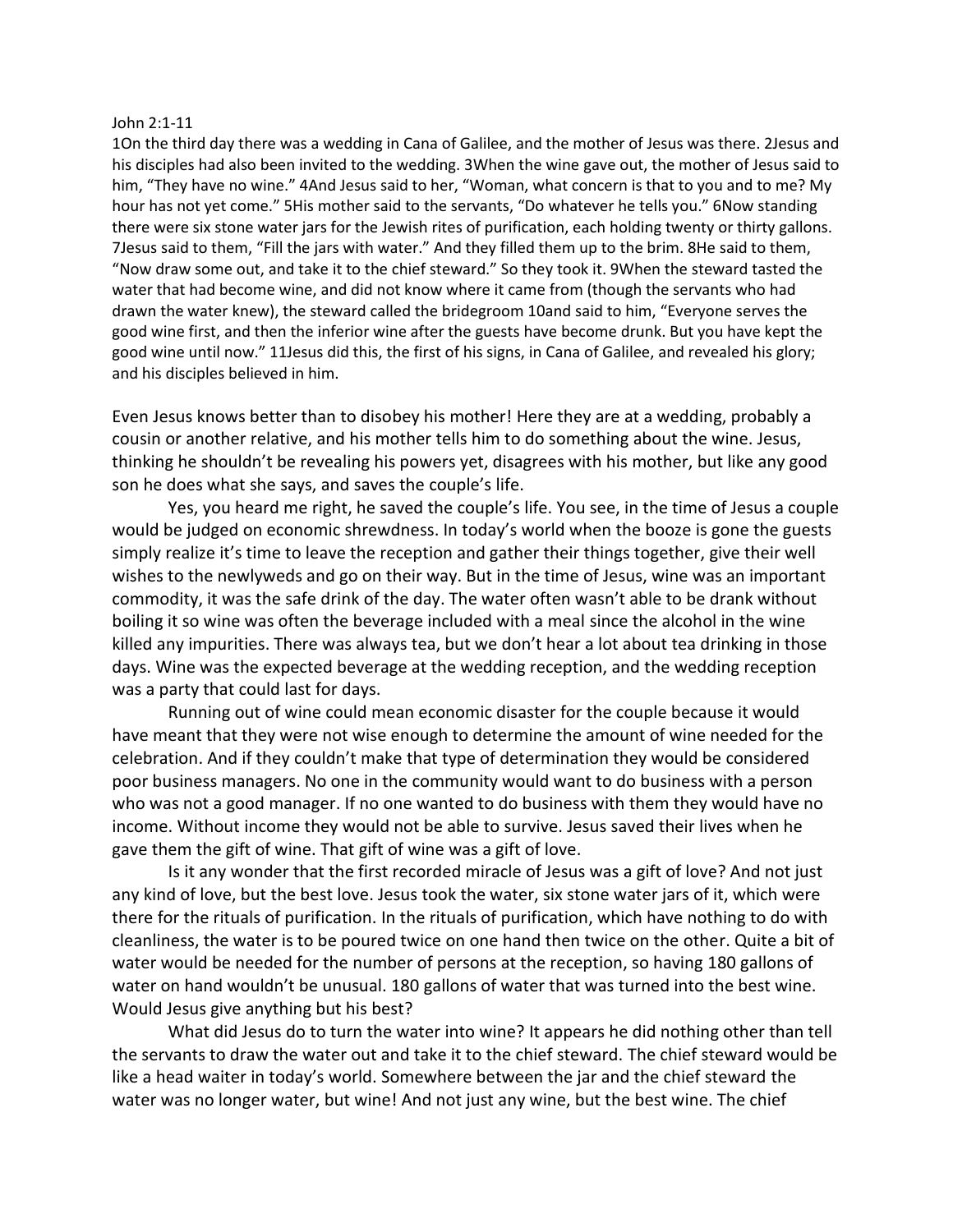steward wants to know who would save their best wine for last. It would be normal to serve the good wine first, then give the people a lesser quality because their taste buds would have been numbed by now. But Jesus gave the very best, just as he always does.

When we look at the wedding festival, and Jesus turning water into wine we can't help but be reminded that the Church is the Bride of Christ. The Church is all persons who have turned to Christ for life, who have devoted themselves to following Christ, who trust in Christ for eternal life. Jesus the Christ has given this eternal life through the giving of his blood, through his death on the cross, through his resurrection from the dead. Each Sunday when we eat of his body and drink his blood, take the bread and wine, we are reminded of his selfless sacrifice. The wine is the new covenant poured out for you and for many for forgiveness of sin. The new covenant, the one that fulfilled God's promise to David's line that his successor will rule for ever. And we are included in that covenant even though we aren't directly in the line of David because of God's love for all people shown through Jesus Christ. Jesus opened the receipt of the covenant to all persons when he granted healing to the Syrophoenician woman's daughter. Remember, the woman who said even the dogs eat the crumbs that fall from the master's table? From that point on gentiles, those who are not Jewish, were admitted to the healing grace of Jesus Christ.

Revelation 7:7 refers to the Bride of Christ "Let us rejoice and exult and give him the glory, for the marriage of the Lamb has come, and his Bride has made herself ready;" You might be very fluent in Revelation and disagree with me, saying that the city of Jerusalem is the Bride of Christ as revealed in Rev 21:2 when the New Jerusalem descends from heaven adorned as a bride. It is not the city, but the people in the city who are the Bride of Christ because Jesus died for his people, not for a city.

Jesus gave the very best out of love for his people. Many times Jesus could have said, "I wasn't brought here for this…. I wasn't sent here to take care of the beggars, I wasn't sent here to heal the sick, I wasn't sent here to make the lame walk and the blind see. Jesus could have turned away from God after his baptism when the Spirit drew him out into the wilderness to face the Devil. Jesus could have accepted his power and worked for evil. But that isn't what love does. Love does what is good and right. Love serves the least and the lost. Love doesn't exploit their own power, even though it's possible. Doesn't that seem to be the way of the world today? Grabbing power wherever it is possible and trampling on those who seem to be weak. I spent Tuesday at a seminar about human trafficking.

I'm sure you'd rather not hear the stories I heard, but, believe it or not, human trafficking is taking place right under our noses. Those who are more powerful prey on the vulnerable with promises that sound too good to turn down. A young girl can be drawn into what seems like a great opportunity only to find out that it's the worst that could happen. An overweight middle aged woman can be kidnapped from a truck stop. People are being bought and sold all over the United States but because we don't know the signs, we don't see it happening. But it is the power hungry people, the people who think more about money and wealth than they do about human beings who are doing this. Not the people who follow Jesus Christ, who live by his example, who uphold the dignity of all humans because we are created in the image of God.

Why is it so important that Jesus did what his mother wanted and produced more wine for what seems to be insignificant in our day and time? Because from that first act of caring for